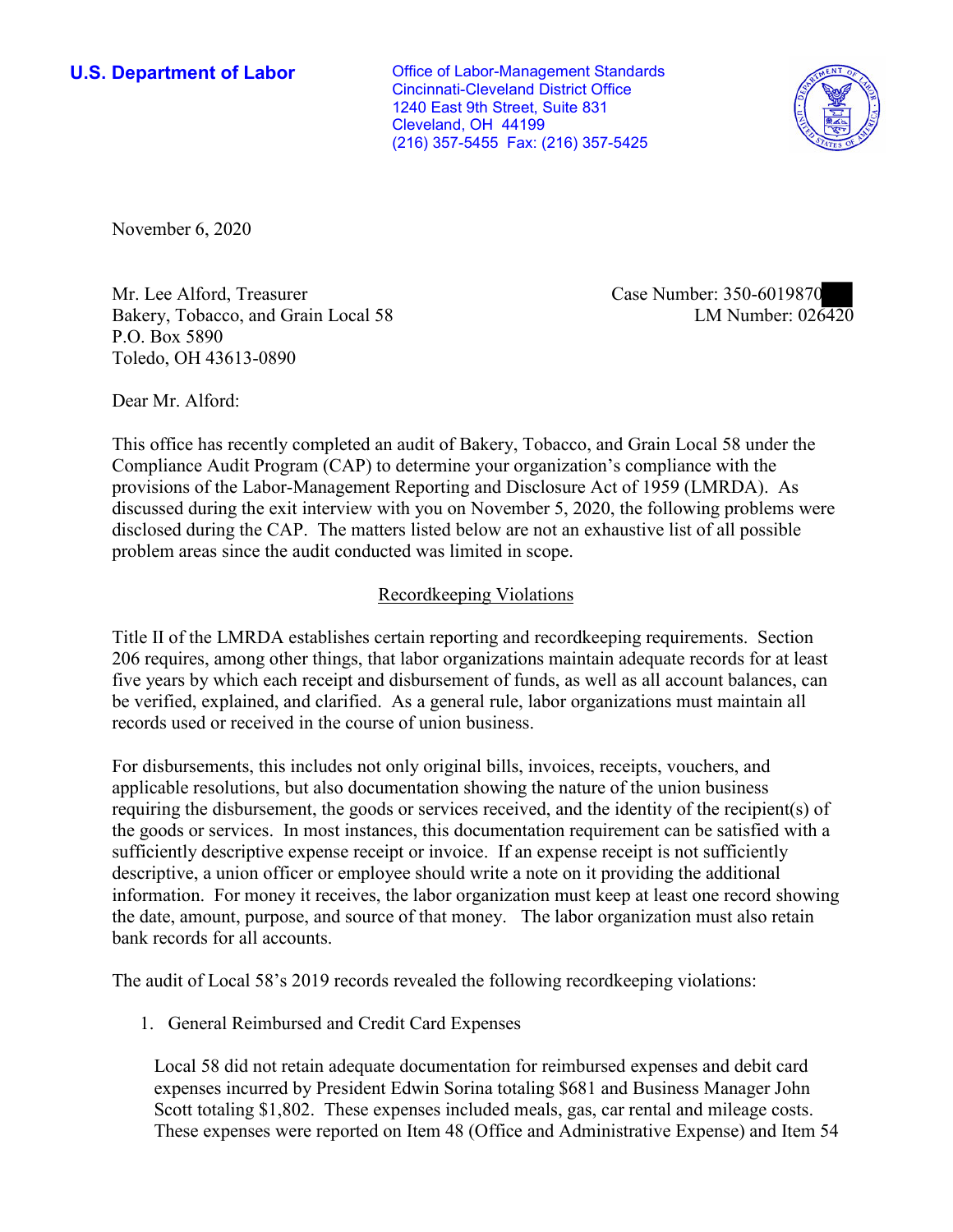(Other Disbursements) instead of next to the officer's name on Item 24 (All Officers and Disbursements to Officers).

In addition, supporting documentation was not maintained for disbursements for airline expenses, funeral flowers, hall rental, hotel, and office supplies. Flower arrangements were reported on Item 54 (Other Disbursements) instead of on Item 51 (Contributions, Gifts and Grants).

As noted above, labor organizations must retain original receipts, bills, and vouchers for all disbursements. The president and treasurer (or corresponding principal officers) of your union, who are required to sign your union's LM report, are responsible for properly maintaining union records.

2. Information not Recorded in Meeting Minutes

During the audit, Treasurer Alford advised OLMS, Local 58 pays Business Manager John Scott for mileage and gas. For example, Scott utilizes the union's debit card for gas in his personal vehicle. He also submits his mileage log for the same trip. Treasurer Alford computes the mileage times the rate and subtracts the gas cost from the mileage computation.

In addition, Local 58 has a union meeting attendance initiative for the business manager, executive board officers and stewards. When these officers attend at least eight of the twelve monthly meetings, the union reimburses the officer \$300 of their union dues. Payment is issued to each officer after the December's meetings.

However, the minutes of the meetings do not contain any reference to these issues. Minutes of all membership or executive board meetings must report any disbursement authorizations made at those meetings.

## Reporting Violations

The audit disclosed a violation of LMRDA Section 201(b), which requires labor organizations to file annual financial reports accurately disclosing their financial condition and operations. The Labor Organization Annual Report Form LM-3 filed by Local 58 for the fiscal year ended December 31, 2019, was deficient in the following areas: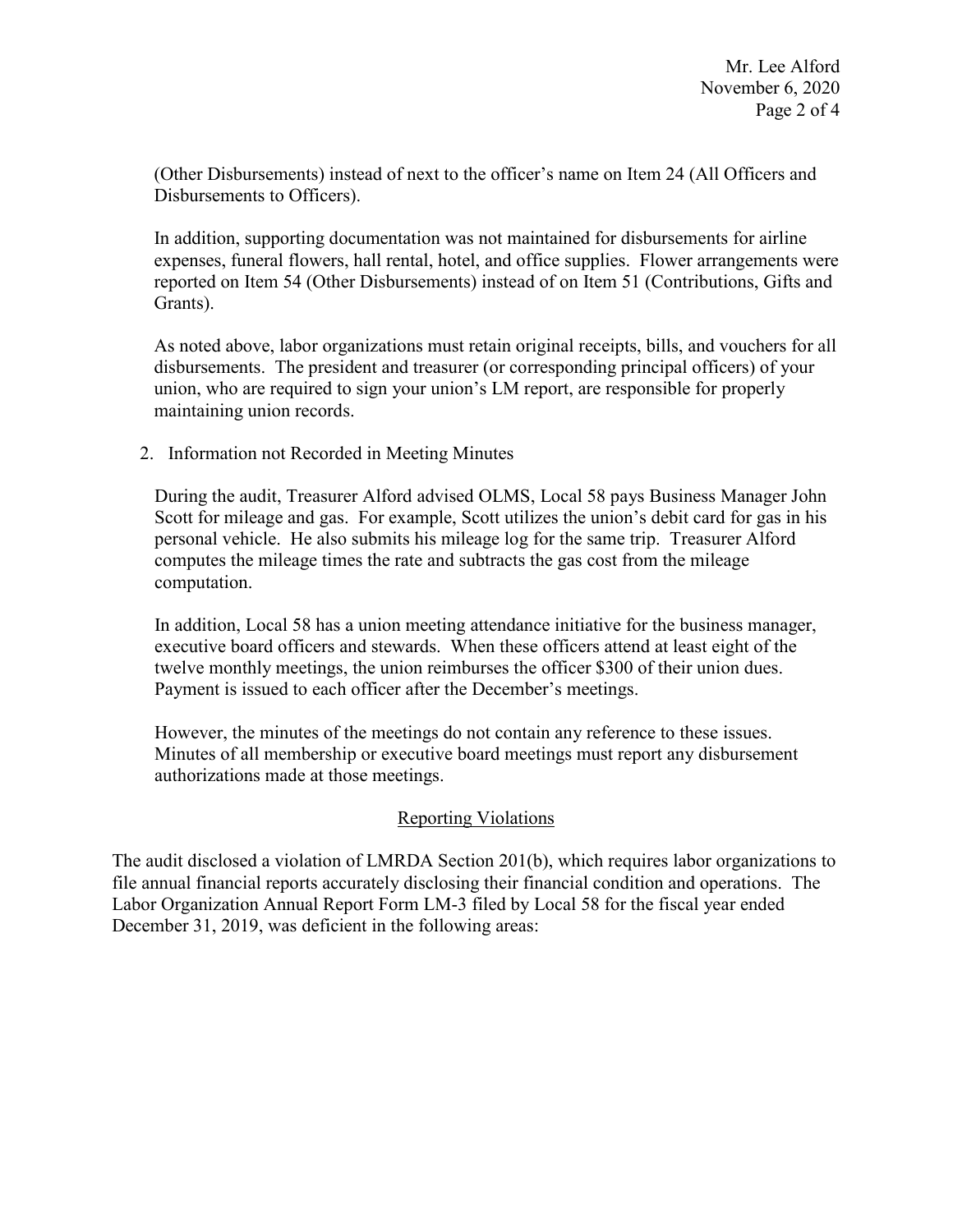Mr. Lee Alford November 6, 2020 Page 3 of 4

1. Disbursements to Officers

Local 58 did not include some reimbursements to officers totaling at least \$2,483 in the amounts reported Item 24 (All Officers and Disbursements to Officers). It appears the union erroneously reported these payments in Item 48 (Office and Administrative Expense) and Item 54 (Other Disbursements).

The union must report most direct disbursements to Local 58 officers and some indirect disbursements made on behalf of its officers in Item 24. A "direct disbursement" to an officer is a payment made to an officer in the form of cash, property, goods, services, or other things of value. See the instructions for Item 24 for a discussion of certain direct disbursements to officers that do not have to be reported in Item 24. An "indirect disbursement" to an officer is a payment to another party (including a credit card company) for cash, property, goods, services, or other things of value received by or on behalf of an officer. However, indirect disbursements for temporary lodging (such as a union check issued to a hotel) or for transportation by a public carrier (such as an airline) for an officer traveling on union business should be reported in Item 48 (Office and Administrative Expense).

2. Annuity not Reported As Investments

Local 58 had an annuity from New York Life Insurance and Annuity Company that was issued on March 6, 2017. The value of the annuity at the start of the fiscal year had the market value of \$25,622.47. At the end of the fiscal year, the market value was \$25,927.27. The increase in value remained in the annuity account held with PNC Investments. There were no purchases for assets made from the annuity. The annuity was not reported under Item 28 (Investments) on the LM-3 for fiscal year ending December 31, 2019.

3. Failure to File Bylaws

The audit disclosed a violation of LMRDA Section 201(a), which requires that a union submit a copy of its revised constitution and bylaws with its LM report when it makes changes to its constitution or bylaws. Local 58 amended its constitution and bylaws in 2014, but did not file a copy with its LM report for that year.

Local 58 has now filed a copy of its constitution and bylaws.